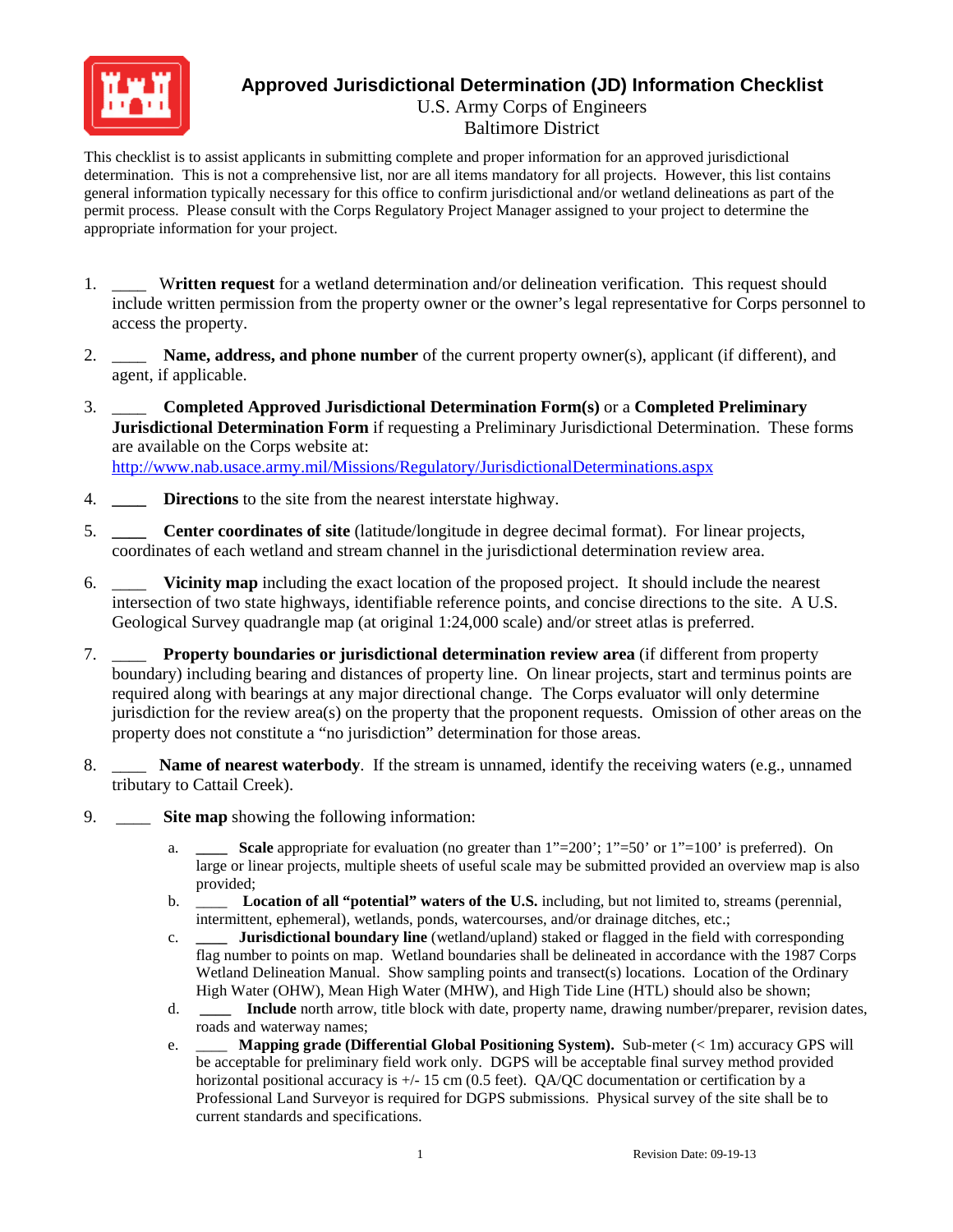

U.S. Army Corps of Engineers Baltimore District

- 10. \_\_\_\_ **Wetland Determination Data Forms for both upland and wetland points** (wetland points for each unique community type) along the delineated boundary. Data forms should be complete and legible. Specify the location of the data collected, the methodology used, and the rationale for the choice of methodology (i.e., routine, comprehensive, atypical, etc.). Blank wetland determination data forms are provided at: <http://www.nab.usace.army.mil/Missions/Regulatory/JurisdictionalDeterminations.aspx>
- 11. **\_\_\_\_ Reference information** from as many of the following sources as are available (NOTE: all information should have source, data, and a scale)**:**
	- a. \_\_\_\_ Aerial photographs (from multiple years where available) on sites greater than 5 acres;
	- b. \_\_\_ National Wetland Inventory (NWI) and/or State Wetland maps;
	- c. \_\_\_\_ Soil surveys from the most recent soil survey effort (data available from SSURGO or other source) including series descriptions. ;
	- d. **EEMA 100-year floodplain boundary, and/or local FEMA approved Flood Plain studies;**
	- e. \_\_\_\_ USGS Quadrangle map;
	- f. \_\_\_\_ Infrared aerial photography if available;

12. \_\_\_\_ **Size of waters of the U.S.** (acreage of each wetland; linear feet and width of each stream) in the jurisdictional determination review area.

13. \_\_\_\_ **Identify site safety** issues by checking with the Environmental Protection Agency (EPA), State (DEP in Pennsylvania or MDE in Maryland), or other local environmental protection information sources. Ensure site is free of contaminants that are considered hazardous and note any potential "Risk" areas on the site map.

> *Nationwide EPA Overview: http://www.epa.gov/reg3hwmd/ In MD: http://www.mde.state.md.us/Programs/LandPrograms/ERRP\_Brownfields/index.asp In PA: http://www.depweb.state.pa.us/landrecwaste/cwp/view.asp*

14. **Site Access Permission verification**. On large or linear projects that cross multiple property boundaries, contact the individual property owners within 48 hours of the site visit to confirm permission for site access by all parties. Signed site access permission forms (or other USACE accepted notification forms) should be brought to the site visit along with a tracking log containing the most recent efforts to contact and verify site permissions with individual property owners. USACE employees are not allowed to access a site for jurisdiction verification unless **explicit** permission is granted by the property owner or his designee.

15.\_\_\_\_**Optional items** can be supplied that will assist in the Jurisdictional Determination review and subsequent permit evaluations:

- a. \_\_\_\_ Note the general **climatological condition** of the site at the time of evaluation;
- b. \_\_\_\_ Onsite, ground level **photographs** from representative locations with photo index map identifying photograph location and direction;
- c. \_\_\_\_ **Cowardin Classification** of wetland areas.
- d. **\_\_\_\_ Current and historic land uses** (i.e., agricultural, industrial, residential, cropland, lawn, forested, etc.);
- e. **\_\_\_\_ Total acreage of wetlands** to be affected by the project (if known);
- f. **\_\_\_\_ Rate of average annual flow** in CFS for streams;
- g. \_\_\_\_ **General geologic and topographic conditions;**